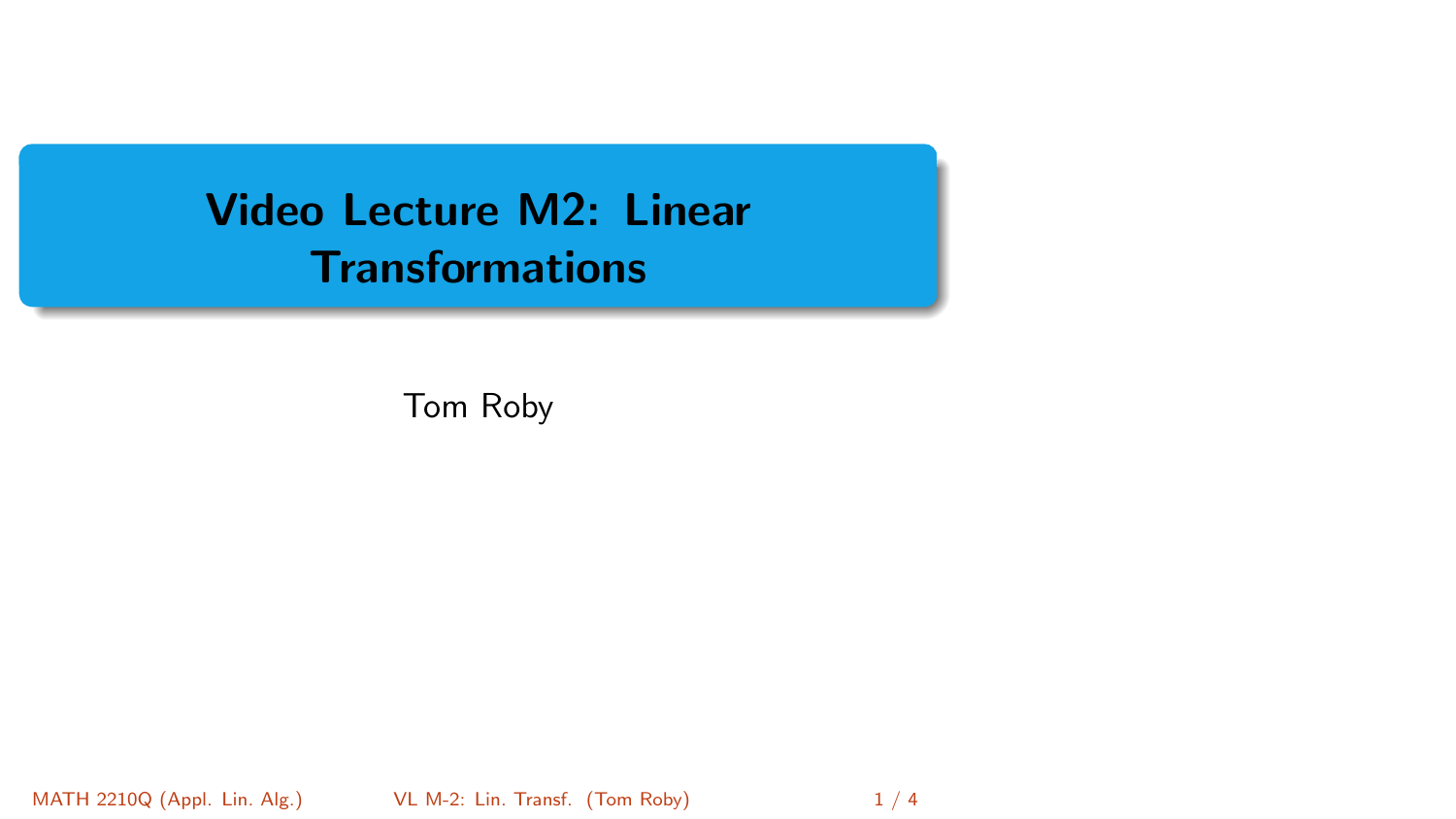## Outline & Objectives

- Analyze matrix multiplication as representing a transformation (function)  $T: \mathbb{R}^n \to \mathbb{R}^m$ .
- **•** Translate natural questions about a matrix transformation to solving SLE.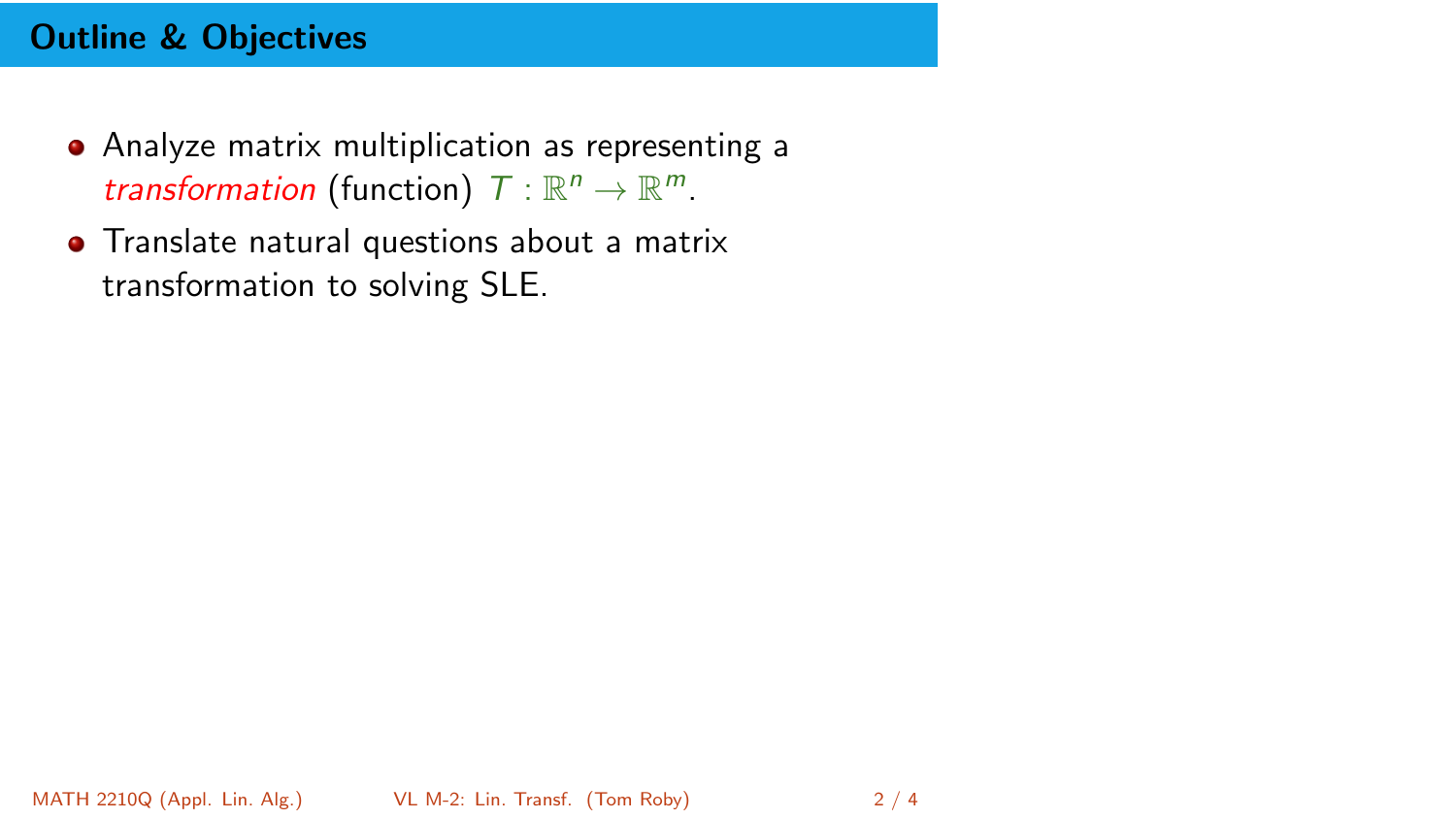## Matrix Transformations

Key Idea: Consider  $A\vec{x} = \vec{y}$  as a function ("transformation"):  $T: \mathbb{R}^n \to \mathbb{R}^m$  via  $\vec{y} = T(\vec{x}) = A\vec{x}$ . Let  $A =$  $\sqrt{ }$  $\overline{1}$ 3 2 0 1 1 2 1  $\vert$  . What is  $\mathcal{T}(1,2)$ ? (evaluation) Is  $(1, 2, 3)$  in the range of  $T$ ? (existence) Does more than one  $\vec{x} \in \mathbb{R}^n$  map to  $(1, 2, 3)$ ? (uniqueness)

Same questions for 
$$
S : \mathbb{R}^3 \to \mathbb{R}^2
$$
 by  $S(\vec{x}) = B\vec{x}$ , where  
\n $B = \begin{bmatrix} 2 & 1 & -1 \\ 1 & 3 & 0 \end{bmatrix}$ ,  $\vec{x} = (2, 1, 3)$ , and  $\vec{y} = (2, 4)$ .

MATH 2210Q (Appl. Lin. Alg.) [VL M-2: Lin. Transf.](#page-0-0) (Tom Roby) 3 / 4